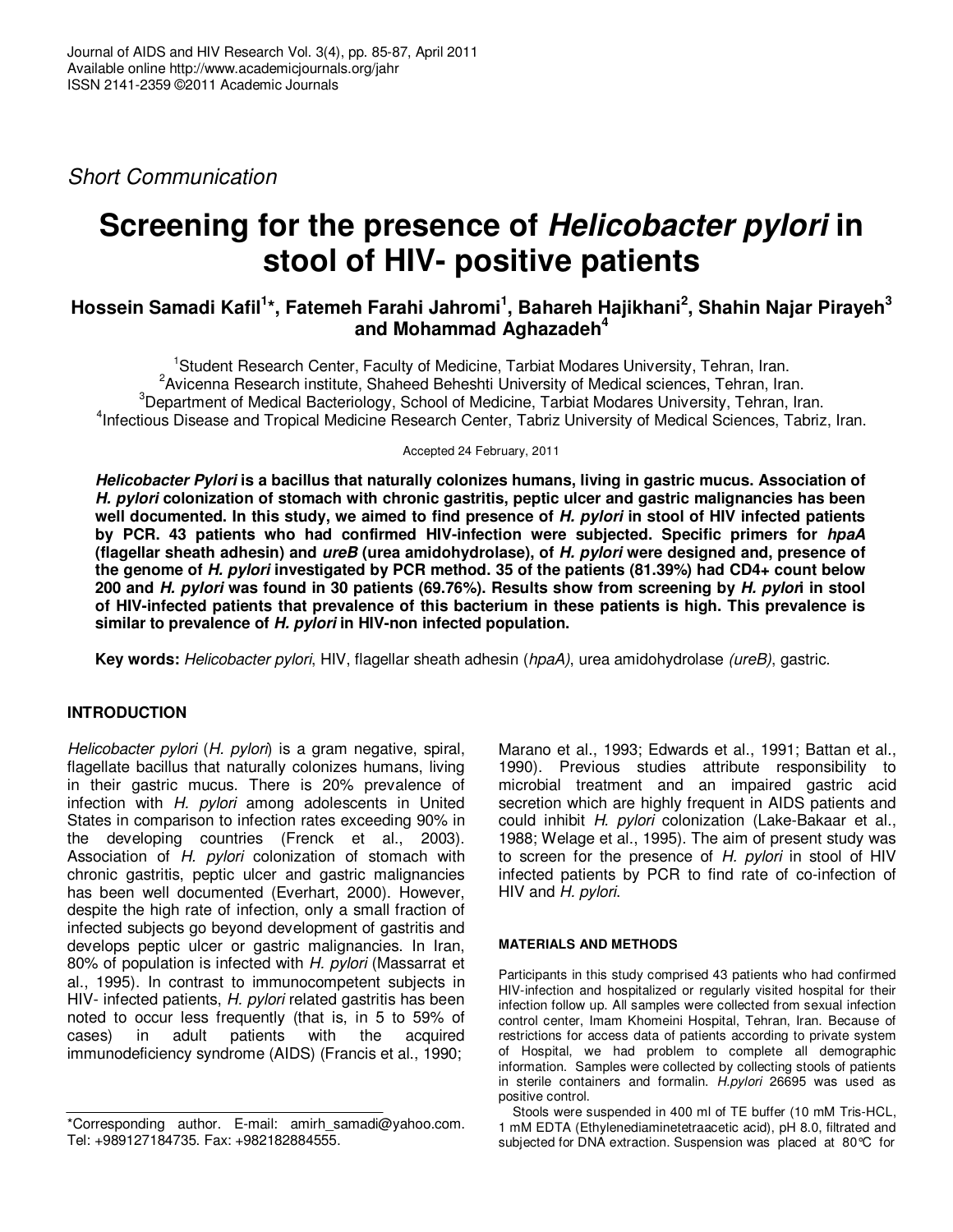

Figure 1. Confirming presence of H.pylori genome in stool of HIV-infected patients by screening *ureB*; 1: ladder; 2: positive control (Helicobacter pylori 26695); 3: negative control; 4.5.6: positive; 7: negative.

20 min to kill the bacteria; DNA was extracted by lysozyme, SDS (Sodium dodecyl sulfate), proteinase K and CTAB (Cetyl trimethylammonium bromide). Extracted DNA after sedimentation with isopropanol and washing with 70% ethanol, was resolved in 100 µl TE buffer (Asgharzadeh et al., 2008, 2011).

PCR (Polymerase chain reaction) was performed for two conserve gene of H. pylori containing hpaA (Flagellar sheath adhesin) and ureB (urea amidohydrolase). Primers which were used for finding genome of H. pylori were hpaA (Forward: 5'-<br>ATAAAGCTTTCGGTGGTGGAACGATG-3: Reverse: 5'-ATAAAGCTTTCGGTGGTGGAACGATG-3; TATCTCGAGTTGTCGGTTTCTTTTGC-3') and ureB (Forward: 5'- AACCCATATGTCTGCAATCAATCATGC-3'; Reverse: 5'- TTGGAGCTCGCTCACTTTATTGGCTG-3'). Primers were designed for this study by the information available in pubmed (http://www.ncbi.nlm.nih.gov/pubmed/, hpaA GeneID: 898975, ureB GeneID: 899104) and using Genrunner software (version 3.5). PCR was performed in 50 µl volumes that contained 20 to 200 ng DNA, 0.5 µM of specific primers, in the presence of 1.5 mM MgCl2 (for both primers), 200 µM of each dNTP (Cinnagen, Iran) and 2U DNA polymerase (Cinnagen, Iran). DNA was amplified by allele specific PCR. An initial denaturation of 7 min at 94°C was followed by 35 cycles of denaturation at 94°C for 30s, annealing at 55°C for 30s (for both genes) and extension at 72°C for 1 min, followed by a final extension at 72°C for 10 min. Positive control consisted genome of H. pylori 26695 and negative control consisted of the PCR components on reaction mixtures lacking H. pylori DNA. PCR products were analyzed in agarose gels (1.5%) and after staining

with 0.5 ug ml-1 ethidium bromide, they were visualized under UV light.

The amplicons were 850 bp and 1017 bp long for the hpaA and ureB respectively. Data were compared by chi-square test (or Fishers exact test). P values below 0.05 were considered significant.

### **RESULTS**

The 43 patients (38 males and 5 females; age range 20 to 52) had confirmed HIV-infection and any gastric ulcer background. The peripheral CD4+ lymphocyte count of patients were documented from their file; 35 of the patients (81.39%) had CD4+ count below 200. Most of the patients had been given antibiotic therapy (75%). There was no significant relationship between CD4+ count and presence of H. pylori (P value  $> 0.05$ ). By screening presence of hpaA and ureB in stool of HIVinfected patients, H. pylori was found in 30 patients (69.76%). Results were confirmed by presence of both hpaA and *ureB* (Figure 1).

#### **DISCUSSION**

The AIDS caused by the HIV virus has already claimed nearly 21 million lives and more than 33.2 million people are currently living with this infection worldwide (UNAIDS, 2008). The prevalence of H. *pylori* in patients with HIV is a controversial subject and has been reported to be remarkably lower than that found in non-HIV infected individuals (Chiu et al., 2004; Blondon et al., 1998; Nielsen et al., 1995; Fabris et al., 1997). In this study, we aimed to screen presence of H. pylori in HIV infected patients who hospitalized or visited our hospital. For finding H. pylori we used amplification of two conserve gene of H. pylori to finding this bacterium in stool of HIVinfected patients.

Results for these lower rates remain unclear (Shelton et al., 1998; Benz et al., 1993). In some studies, difference in ratio of CD4\CD8 in gastric mucosa with and without H. pylori infected HIV-patients is considered a responsible agent. According to the hypothesis, CD4 lymphocytes, which are depleted in AIDS patients, might be associated with a different presentation of H. pylori infection (Yamaoka et al., 2002; Scarpellini et al., 2001; Bamford et al., 1998). Another hypothesis is that the frequent use of antibiotics by HIV-infected patients could lead to H. pylori eradication from gastric mucosa and explains the lower prevalence described in this population (Isomoto et al., 1999; Edwards et al., 1991).

In some new articles, screening of the presence of H. pylori by culture, found that H. pylori grew from 48.9% of individuals (Urdez et al., 2004). In another study, H. pylori was also found in 41.1 to 51% patients (Olmos et al., 2004; Fabris et al., 1997), including higher rate of H. pylori infection among patients with HIV\AIDS who had